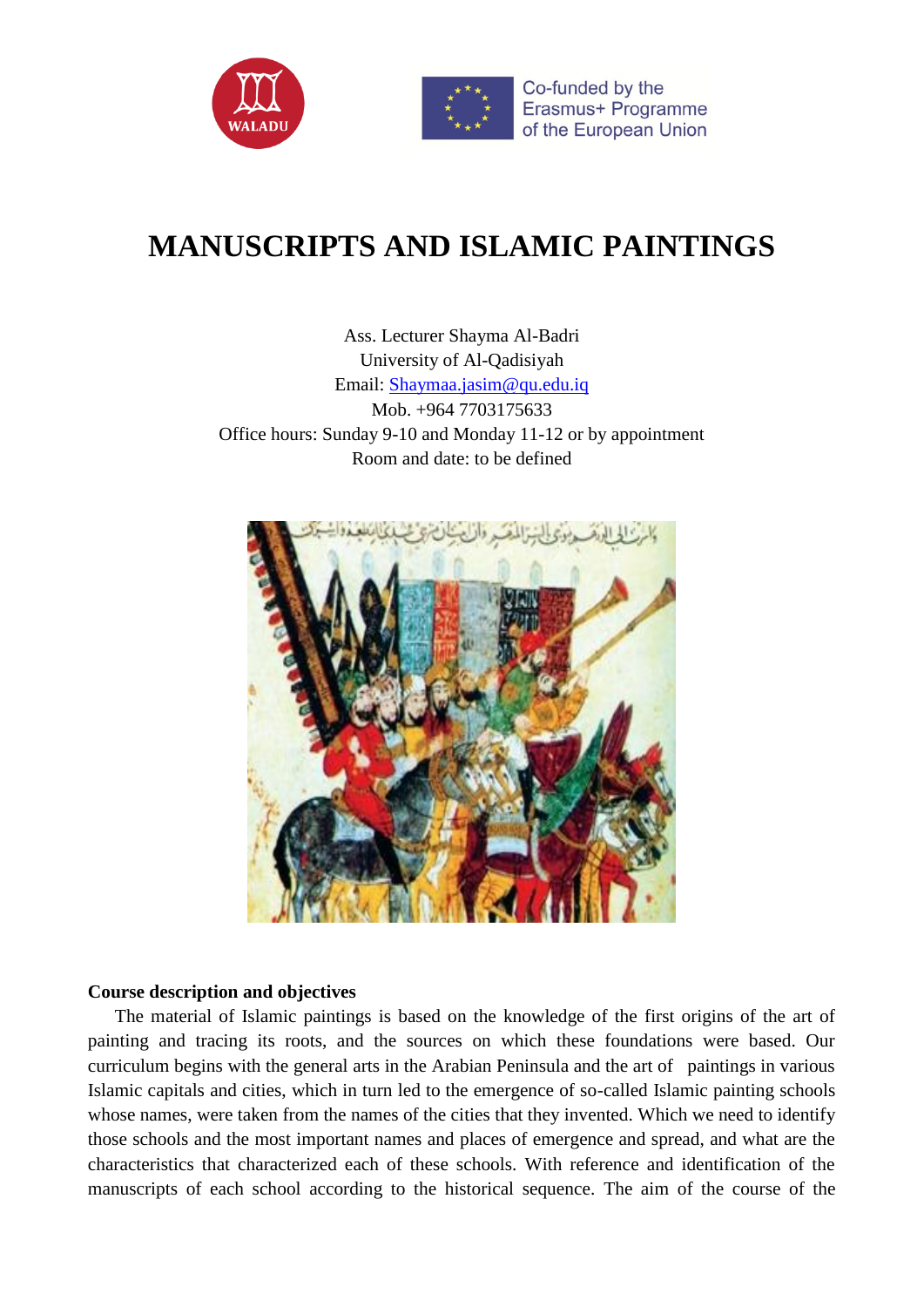



Co-funded by the Erasmus+ Programme of the European Union

manuscript and Islamic paintings course after the completion of the course is to become acquainted with the different stages of the art of paintings and the different paintings schools that can identify each one by looking at their miniatures based on their technical characteristics he studied it.

## **Methods**

In order to obtain optimal results in increasing the students' knowledge of manuscripts and their miniatures, this study depends on the student's vision of samples of manuscripts. This requires a trip to the Center of Manuscripts in the National Manuscript Center of the General Authority for Antiquities and Heritage of Iraq.

## **Required Readings and materials**

The readings are listed in the syllabus as required materials. Note the class will have Power Point presentation of visual some of which are not covered by the reading. Therefore it is to your advantage not to miss the class sessions since they will appear on the midterm and finals.

Students are required to read the following books before attending the classes:

Fargalle, A. 2009. *Islamic paintings*, Cairo.

Ukasha, Th. 2008. *Encyclopedia of Islamic Paintings*, Cairo.

Mehrez, G. 1977. *Islamic Painting Schools*, Cairo.

## **Grade**

The grade for the Manuscripts and Islamic paintings material will be divided as follow:

| First exam                         | The emergence of the art of paintings and its origins | 10% |
|------------------------------------|-------------------------------------------------------|-----|
|                                    | and sources                                           |     |
| Second exam                        | <b>Islamic Painting Schools</b>                       | 10% |
| Final exam                         | For all curriculum                                    | 50% |
| Paper and Presentation             |                                                       | 10% |
| Attendance and class participation |                                                       | 10% |
| <b>Quizzes</b>                     |                                                       | 10% |

The grade scale will be as follows:

| <b>Excellence</b> | 90-95     |
|-------------------|-----------|
| Very good         | 80-89     |
| Good              | 70-79     |
| Average           | 65-69     |
| Acceptable        | $60 - 64$ |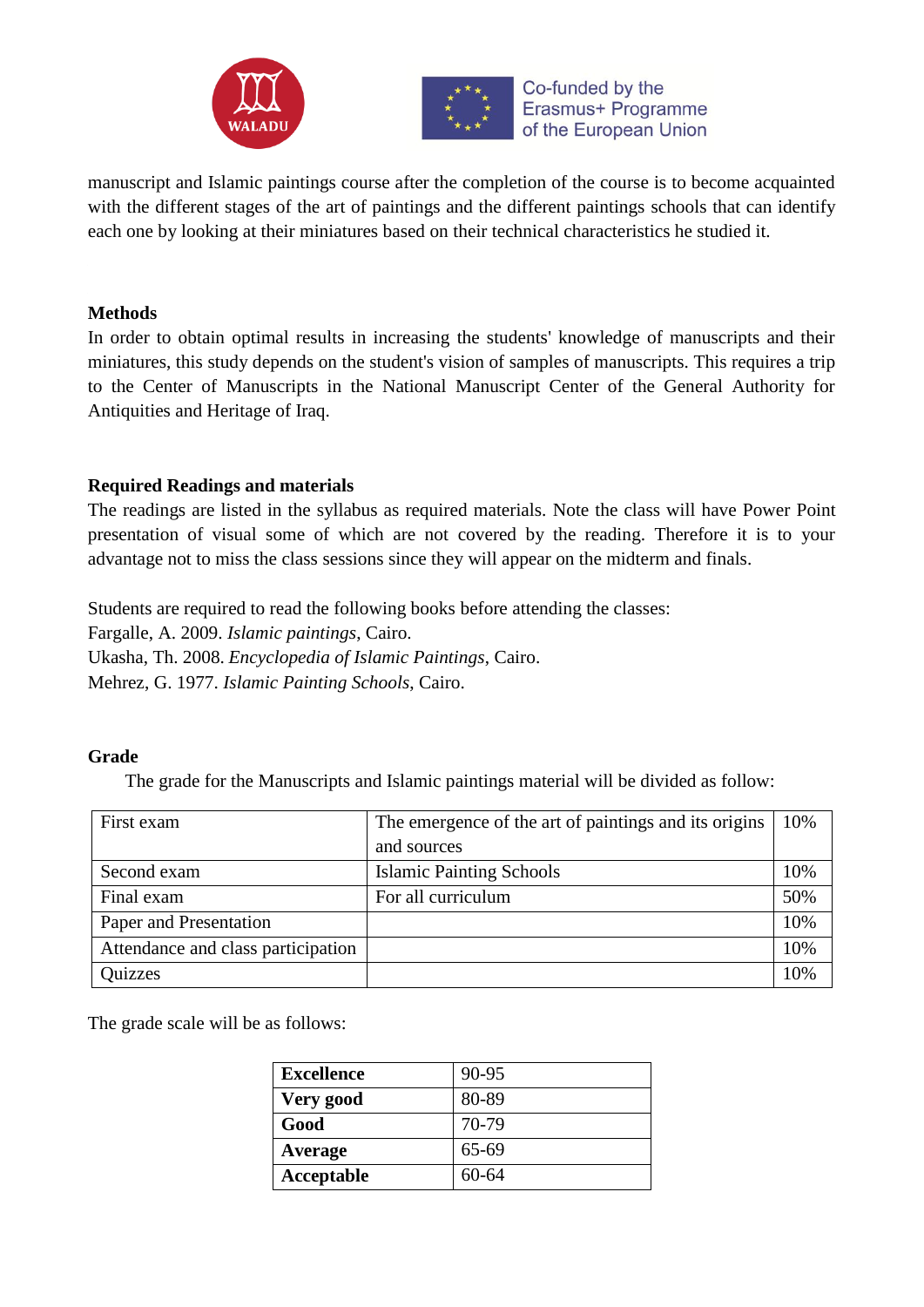



### **Attendance**

There are two classes per week [Sunday, Monday] at a rate of ninety minutes. The course is based on a set of requirements, including lectures, exams, daily preparation and discussions, attendance and research. In addition to what has been mentioned, you must take into account other things that affect the assessment of the level of the student, including the absence of noise inside the classroom through speech or preoccupation with the mobile phone, so it must be silent to not affect the course of the lesson.

#### **Calendar**

Basic and support material to be covered according to the homework/reports and their due dates:

| Week    | <b>Subject</b>                                                       |
|---------|----------------------------------------------------------------------|
| Week 1  | <b>Introduction</b>                                                  |
|         | Ettenhouzen, I. and Graper, O. 2010. Arab Painting, London, 25-45.   |
| Week 2  | Arts of the Arabian Peninsula before Islam                           |
|         | Fargalle, A. 2009. Islamic paintings, Cairo, 11-30.                  |
|         | Mehrez, G. 1999. Islamic Painting Schools, Cairo, 11-25.             |
| Week 3  | <b>Painting in the Arabian Peninsula</b>                             |
|         | Ebraheem, E. 2000. Painting in Arabian Peninsula, Cairo, 12-30.      |
|         | Ahmed, A. 1999. The beginnings of painting among Arabs, 42-57.       |
| Week 4  | The position of Islam from painting                                  |
|         | Ukasha, Th. 2008. Encyclopedia of Islamic Paintings, Cairo, 55-65.   |
|         | Folsach, K. 1990. Islamic Art, the David collection, London, 98-150. |
| Week 5  | The impact of Islam on the art of painting                           |
|         | Gray, B. 1979. Islamic art, London, 55-74.                           |
|         | Ukasha, Th. 2008. Encyclopedia of Islamic Paintings, Cairo, 75-90.   |
| Week 6  | <b>Orientalists and Painting</b>                                     |
|         | Folsach, K. 1990. Islamic Art, the David collection, London, 165-199 |
|         | Ukasha, Th. 2008. Encyclopedia of Islamic Paintings, Cairo, 103-122  |
| Week 7  | <b>The Origins of Islamic Painting</b>                               |
|         | Bear, E. 1990. Islamic Ornament, Edinburg, 9-17                      |
|         | Gagman, F. and Tanida, Z. 1979. Islamic miniature painting, Cairo,   |
|         | 23-65.                                                               |
| Week 8  | <b>Islamic murals</b>                                                |
|         | Blair, Sh. and Bloom, J. 1994. The art and architecture of Islam,    |
|         | New Haven and London, 122-204.                                       |
| Week 9  | <b>Fresco</b> wall paintings                                         |
|         | Papadopoulo, A. 1980. Islam and Muslim Art, London, 77-87.           |
| Week 10 | <b>Water frescoes "Frisco" short-lived model</b>                     |
|         | Gagman, F. and Tanida, Z. 1979. Islamic miniature painting, Cairo,   |